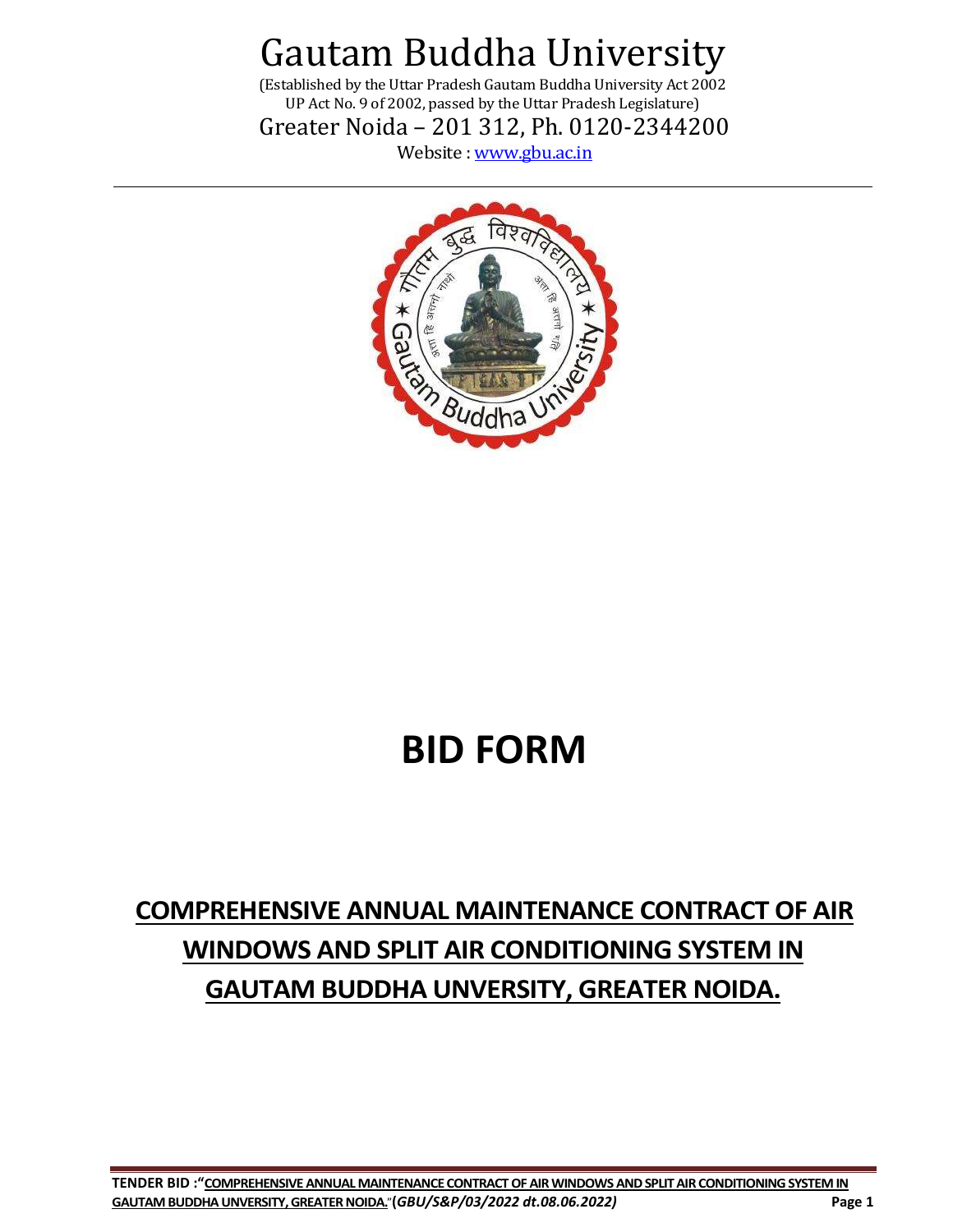(Established by the Uttar Pradesh Gautam Buddha University Act 2002 UP Act No. 9 of 2002, passed by the Uttar Pradesh Legislature)

### Greater Noida – 201 312, Ph. 0120-2344200

Website : [www.gbu.ac.in](http://www.gbu.ac.in/)

| <b>Tender</b>                                    | "COMPREHENSIVE ANNUAL MAINTENANCE CONTRACT OF AIR                              |  |  |
|--------------------------------------------------|--------------------------------------------------------------------------------|--|--|
|                                                  | WINDOWS AND SPLIT AIR CONDITIONING SYSTEM IN GAUTAM                            |  |  |
|                                                  | <b>BUDDHA UNVERSITY, GREATER NOIDA."</b>                                       |  |  |
| <b>Opening Date of Bid</b>                       | 10.06.2022                                                                     |  |  |
|                                                  |                                                                                |  |  |
| Last date & Time of<br><b>Bid</b>                | 23.06.2022 upto 03.30 p.m.                                                     |  |  |
| <b>Submission</b>                                |                                                                                |  |  |
| <b>Technical Bid Opening</b>                     | 23.06.2022 at 04.00 p.m.                                                       |  |  |
| Date, Time & Place                               | Venue:-<br>Registrar's Conference<br>Room,<br>Administrative                   |  |  |
|                                                  | Building, G.B.U., Gr. Noida.                                                   |  |  |
|                                                  | (Bidder/authorized representative of bidders may attend the bid                |  |  |
|                                                  | opening proceedings on the above mentioned day and time).                      |  |  |
|                                                  |                                                                                |  |  |
| <b>Estimated Cost</b>                            | Rs.4,20,000.00 (Rupees Four Lakh Twenty Thousand Only)                         |  |  |
|                                                  |                                                                                |  |  |
| <b>Defect liability period</b>                   | Six months                                                                     |  |  |
|                                                  |                                                                                |  |  |
| <b>Time of Completion</b>                        | One Year                                                                       |  |  |
| <b>Earnest Money Deposit</b>                     | Rs.8,400.00 (Rupees Eight Thousand Four Hundred Only)-                         |  |  |
|                                                  | (Refundable)                                                                   |  |  |
| <b>Tender Fee</b>                                |                                                                                |  |  |
|                                                  | Rs. $1,000.00 + \text{\textcircled{a}}18\%$ GST = Rs.1,180/- (One Thousand One |  |  |
|                                                  | Hundred Eighty Only - incl. of GST) - (Non-refundable)                         |  |  |
| <b>Bid System</b>                                | Two Tier:<br>1) Technical Bid<br>2) Financial Bid                              |  |  |
|                                                  |                                                                                |  |  |
| <b>Financial Bid</b>                             | The Financial Bid shall contain rate schedule only.                            |  |  |
|                                                  | The Price shall be in words as well as in numeric numbers.                     |  |  |
| <b>Bank Account Detail</b><br>for                | Punjab National Bank, Gautam Buddha University,                                |  |  |
| submission of Tender Fee and                     | Greater Noida (U.P.)                                                           |  |  |
| <b>Earnest</b><br><b>Money</b><br><b>Deposit</b> |                                                                                |  |  |
| <b>NEFT/RTGS</b><br>(through                     | A/C No. 6660000100000681, IFSC Code:: PUNB0666000                              |  |  |
| only)                                            |                                                                                |  |  |
|                                                  |                                                                                |  |  |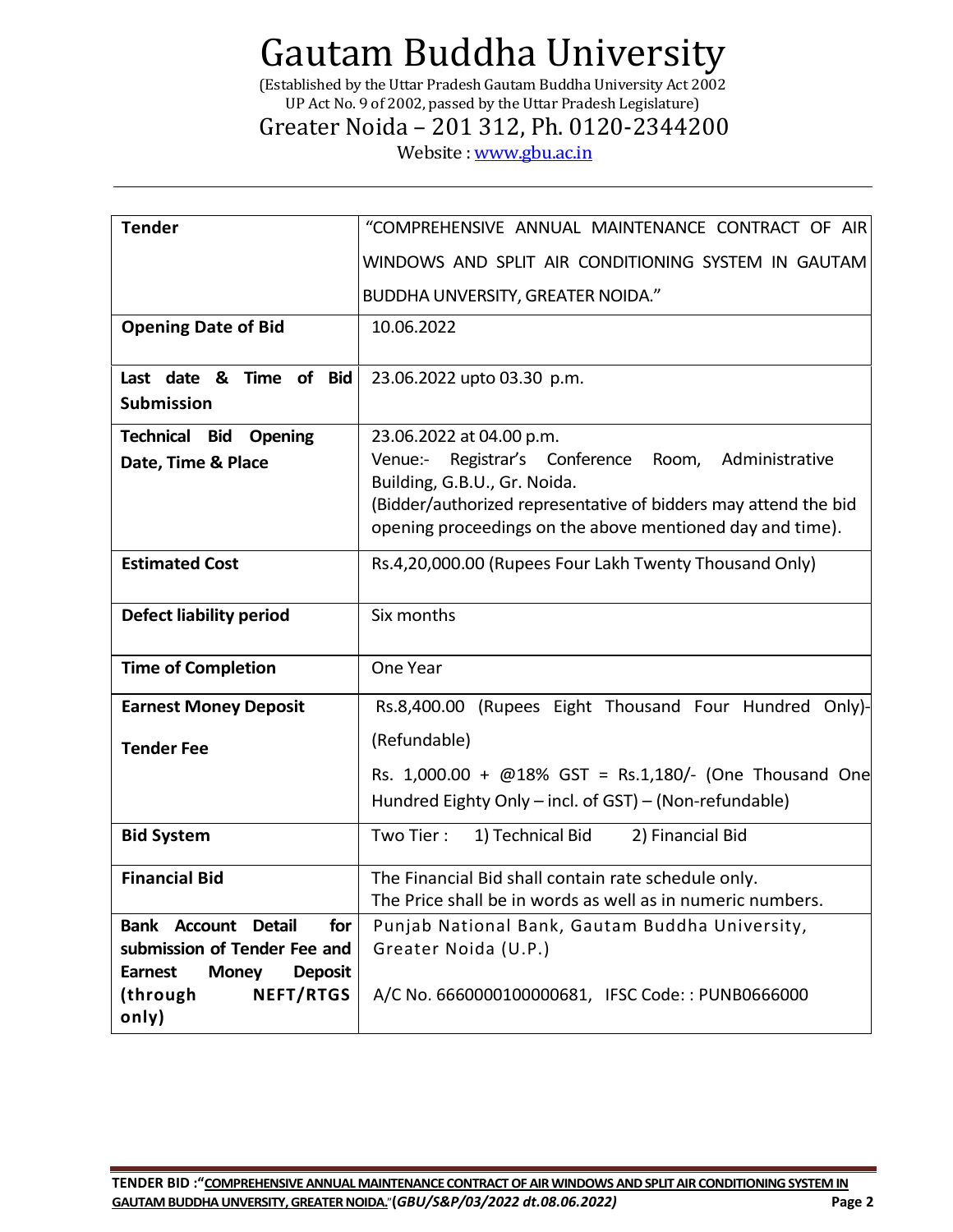(Established by the Uttar Pradesh Gautam Buddha University Act 2002 UP Act No. 9 of 2002, passed by the Uttar Pradesh Legislature)

Greater Noida – 201 312, Ph. 0120-2344200

Website : [www.gbu.ac.in](http://www.gbu.ac.in/)

#### **INDEX**

### **(Please mark number on each page and provide detail as per below)**

**Total BID Pages : …………….**

| Sr. No. | <b>Document Name</b> | Page No. |
|---------|----------------------|----------|
|         |                      |          |
|         |                      |          |
|         |                      |          |
|         |                      |          |
|         |                      |          |
|         |                      |          |
|         |                      |          |
|         |                      |          |
|         |                      |          |
|         |                      |          |
|         |                      |          |
|         |                      |          |
|         |                      |          |
|         |                      |          |
|         |                      |          |
|         |                      |          |
|         |                      |          |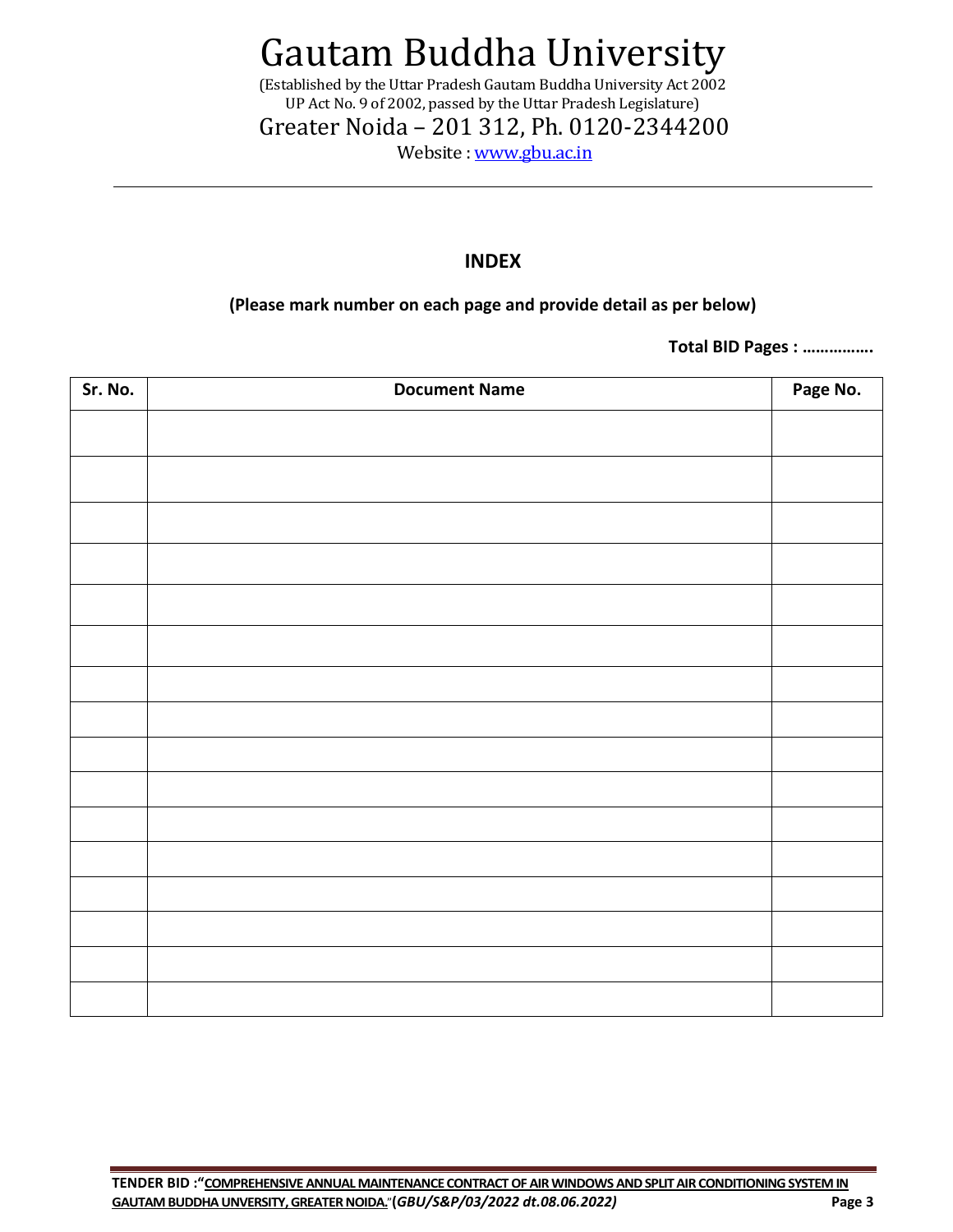(Established by the Uttar Pradesh Gautam Buddha University Act 2002 UP Act No. 9 of 2002, passed by the Uttar Pradesh Legislature)

Greater Noida – 201 312, Ph. 0120-2344200

Website : [www.gbu.ac.in](http://www.gbu.ac.in/)

### **"BIDDER'S PROFORMA"**

| Name of the Organization                                                                                                                                                                                                                                                                                                                   |         |         |         |
|--------------------------------------------------------------------------------------------------------------------------------------------------------------------------------------------------------------------------------------------------------------------------------------------------------------------------------------------|---------|---------|---------|
| Pl. mention whether a Government Company / Public<br>Ltd. / Private Ltd. / Partnership / Proprietorship                                                                                                                                                                                                                                    |         |         |         |
| of<br>incorporation/registration<br>[ <i>p</i> ] <sub>0</sub><br>enclose<br>Date<br>photocopy of cert.)                                                                                                                                                                                                                                    |         |         |         |
| Specify the number of years in this line of activity by<br>the company                                                                                                                                                                                                                                                                     |         |         |         |
| PAN registration Number                                                                                                                                                                                                                                                                                                                    |         |         |         |
| GST / IGST registration No. (pl. enclose photocopy of<br>cert.)                                                                                                                                                                                                                                                                            |         |         |         |
| Turnover in the last three financial years (Figures<br>should be in <i>Indian Rupees in Lacs</i> ; please attach the<br>certified copies of balance sheet with trading, profit &<br>loss account along with Form 3CB and 3CD. If the<br>figures for 2020-21 are not available then they may<br>furnish financial statement of year 2017-18 | 2018-19 | 2019-20 | 2020-21 |

**TENDER BID :"COMPREHENSIVE ANNUAL MAINTENANCE CONTRACT OF AIR WINDOWS AND SPLIT AIR CONDITIONING SYSTEM IN GAUTAM BUDDHA UNVERSITY, GREATER NOIDA.**"**(***GBU/S&P/03/2022 dt.08.06.2022)* **Page 4**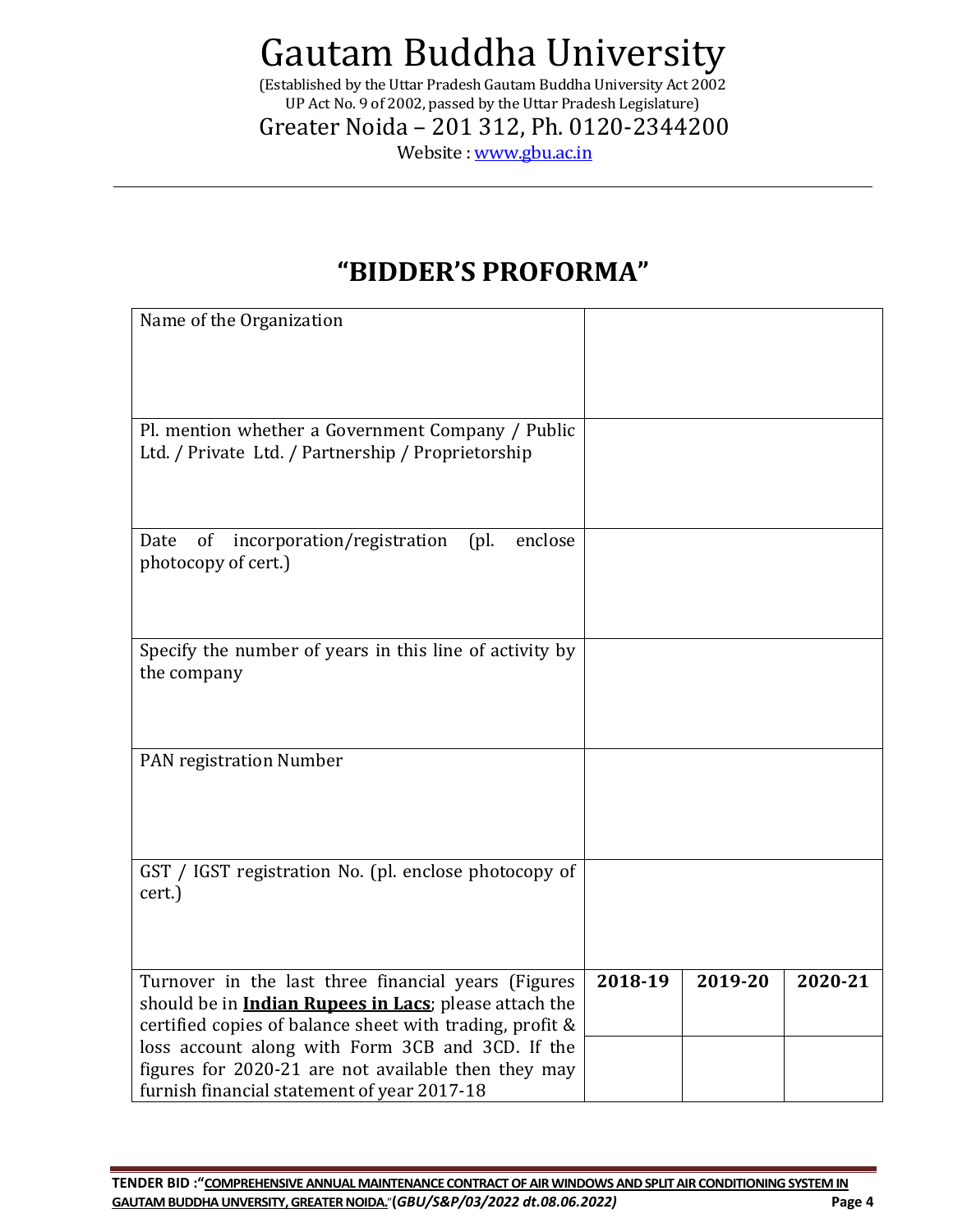(Established by the Uttar Pradesh Gautam Buddha University Act 2002 UP Act No. 9 of 2002, passed by the Uttar Pradesh Legislature)

Greater Noida – 201 312, Ph. 0120-2344200

Website : [www.gbu.ac.in](http://www.gbu.ac.in/)

| Details of similar works executed during the last 4 years for Central or State |                                                      |  |                        |                       |  |  |
|--------------------------------------------------------------------------------|------------------------------------------------------|--|------------------------|-----------------------|--|--|
| Organization /Institutional/Commercial/Housing complexes etc.                  |                                                      |  |                        |                       |  |  |
| (May be submitted in separate sheet)                                           |                                                      |  |                        |                       |  |  |
|                                                                                | Please submit certificates to support the claim      |  |                        |                       |  |  |
| Location of the work                                                           | Amount of work                                       |  | <b>Contract Period</b> | Name & Contact No. of |  |  |
| & name of                                                                      | Done                                                 |  |                        | the client            |  |  |
| organization                                                                   | (lakh Rs.)                                           |  |                        |                       |  |  |
|                                                                                |                                                      |  |                        |                       |  |  |
|                                                                                |                                                      |  |                        |                       |  |  |
|                                                                                |                                                      |  |                        |                       |  |  |
|                                                                                |                                                      |  |                        |                       |  |  |
|                                                                                |                                                      |  |                        |                       |  |  |
|                                                                                |                                                      |  |                        |                       |  |  |
|                                                                                |                                                      |  |                        |                       |  |  |
|                                                                                |                                                      |  |                        |                       |  |  |
|                                                                                | Whether your firm has been blacklisted by any        |  |                        | (Yes/No)              |  |  |
| Government Organization including Universities,                                |                                                      |  |                        |                       |  |  |
|                                                                                | Institutions and Colleges during last four financial |  |                        |                       |  |  |
| years.                                                                         |                                                      |  |                        |                       |  |  |
|                                                                                |                                                      |  |                        |                       |  |  |
|                                                                                |                                                      |  |                        |                       |  |  |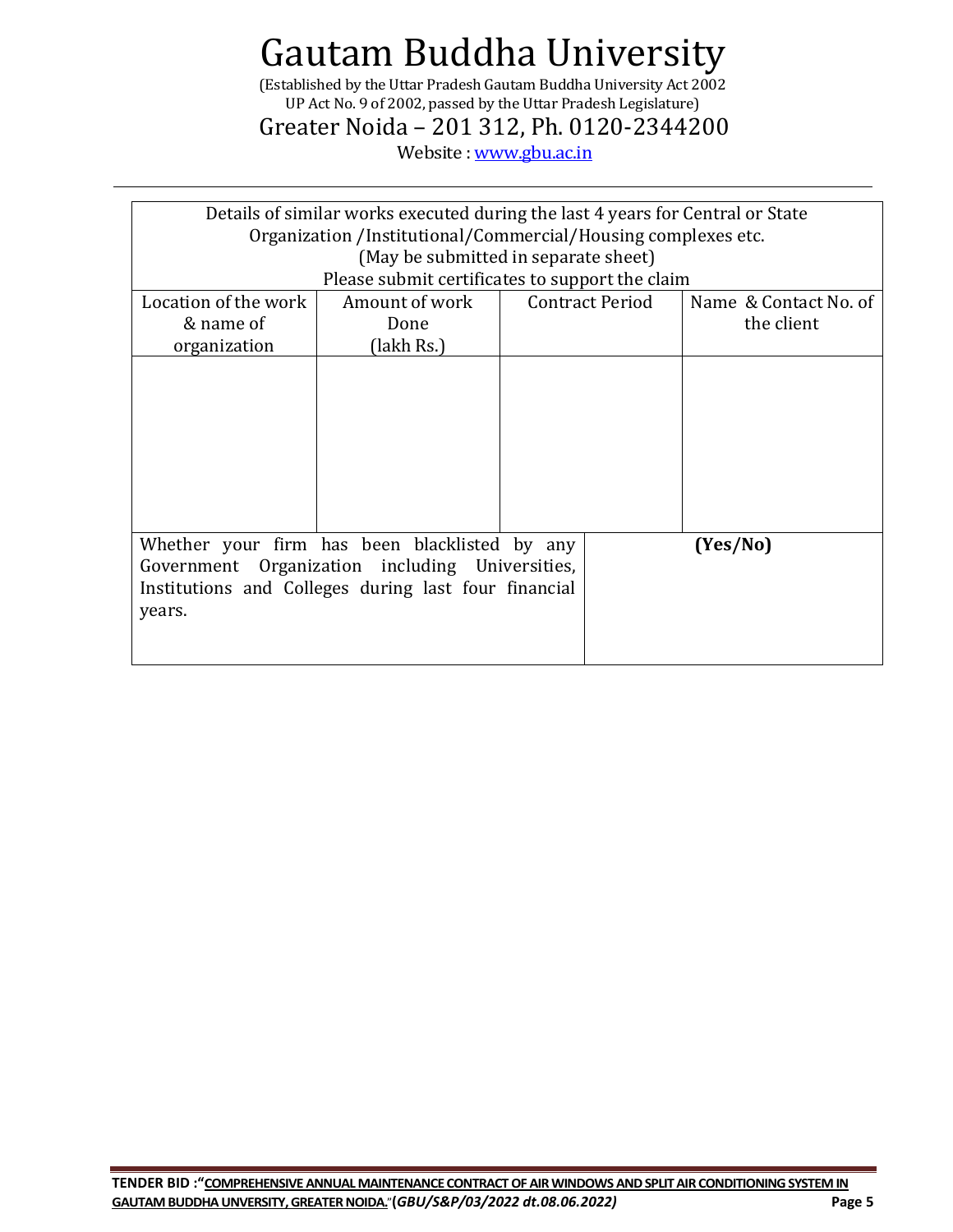(Established by the Uttar Pradesh Gautam Buddha University Act 2002 UP Act No. 9 of 2002, passed by the Uttar Pradesh Legislature) Greater Noida – 201 312, Ph. 0120-2344200

Website : [www.gbu.ac.in](http://www.gbu.ac.in/)

### **DECLARATION**

I/We hereby declare that the information given in the technical bid by the undersigned is correct and fulfill all conditions as published in the tender document.

### **ACCEPTANCE**

I/We accept the above terms and conditions and shall comply with them strictly.

| ((SIGNATURE OF THE BIDDER) |
|----------------------------|
| WITH SEAL                  |
|                            |
|                            |
|                            |
|                            |

### **BANK DETAILS OF VENDORS, in case of refund of EMD**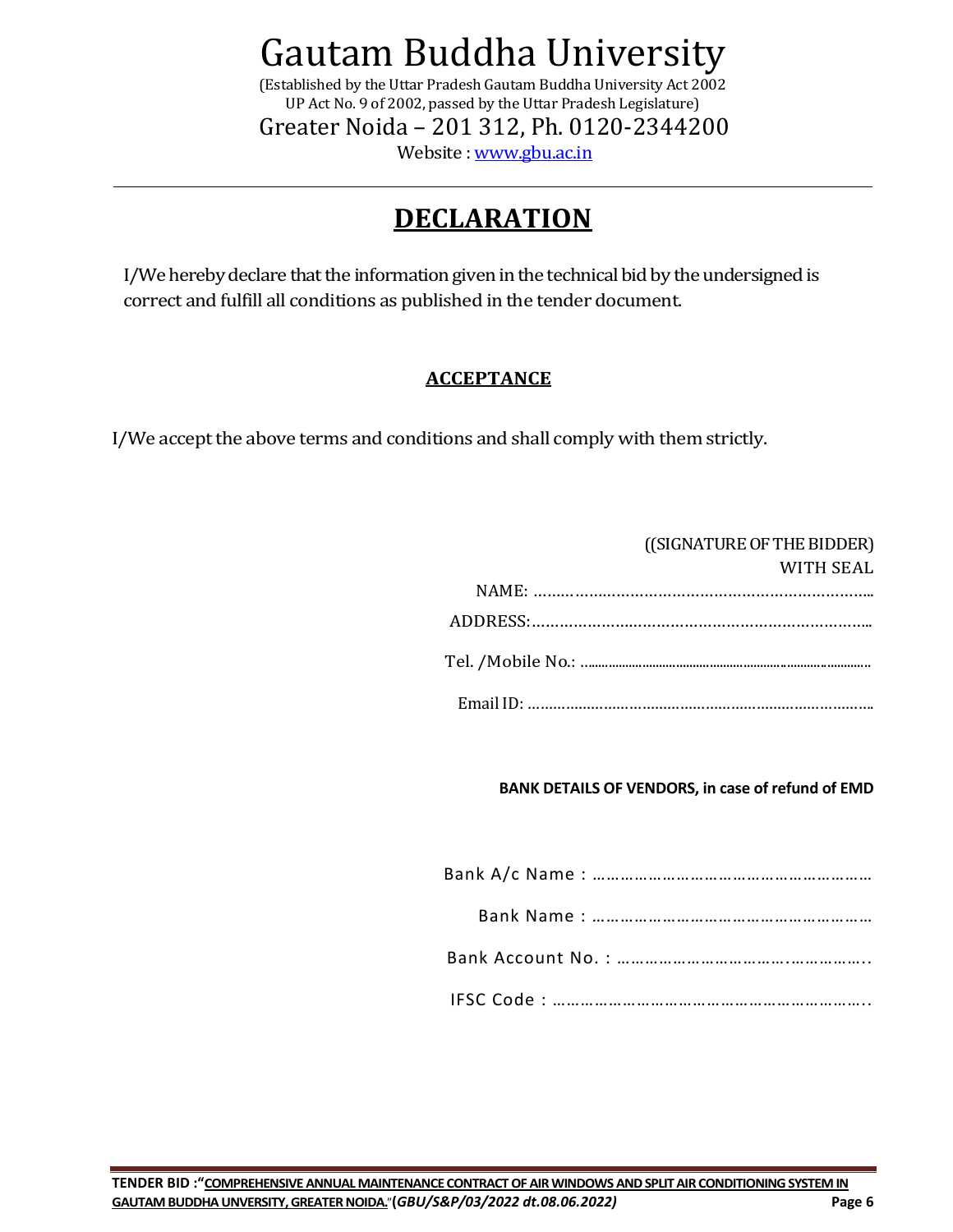(Established by the Uttar Pradesh Gautam Buddha University Act 2002 UP Act No. 9 of 2002, passed by the Uttar Pradesh Legislature)

Greater Noida – 201 312, Ph. 0120-2344200

Website : [www.gbu.ac.in](http://www.gbu.ac.in/)

### **GENERAL TERMS AND CONDITIONS**

- 1. 1. Detailed information about the items, specifications are available in tender document which can be downloaded from the University website [www.gbu.ac.in.](http://www.gbu.ac.in/)
- 2. Offer should be submitted in two parts, in two separate envelops; 1**) Technical Bid** and **2) Financial Bid**. These two envelops shall be sealed in a common cover and addressed/sent to "**The Registrar, Gautam Buddha University, Greater Noida, GautamBudh Nagar -201312 (U.P.**)" super scribing "**Tender against Tender Advt. GBU/S&P/03/2022 08.06.2022, Name of work : "COMPREHENSIVE ANNUAL MAINTENANCE CONTRACT OF AIR WINDOWS AND SPLIT AIR CONDITIONING SYSTEM IN GAUTAM BUDDHA UNVERSITY, GREATER NOIDA."** so as to reach us on or before last day of submission.
- 3. The Technical Bid and Financial Bid should be duly filled up.
- 4. The technical bid of the bidders will be opened first and the financial bid will be opened only of technically qualified.
- 5. List of Documents to be submitted by tenderer to qualify the Eligibility Criteria :

### **A. TECHNICAL BID**

- i. The tenderer shall have to pay tender document fee of **Rs. 1,000.00 + @18% GST** = **Rs.1,180/- (Rupees One Thousand One Hundred Eighty only – incl. of GST)** through NEFT/RTGS only payable in favour of Gautam Buddha University in the A/C No 6660000100000681, IFSC Code: PUNB0666000, Punjab National Bank, Gautam Buddha University, Greater Noida. The copy of NEFT/RTGS with transaction ID must be enclosed along with the bid. This tender document fee will be non-refundable. Bid without tender fee in the prescribe form will not be accepted.
- ii. The tenderer shall have to furnish, as part of its bid, a bid security/EMD of **Rs. 8,400.00 (Rupees Eight Thousand Four Hundred only)** through NEFT/RTGS only in favour of Gautam Buddha University in the A/C No. 6660000100000681, IFSC Code: : PUNB0666000, Punjab National Bank, Gautam Buddha University, Greater Noida. The copy of NEFT/RTGS with transaction ID must be enclosed along with the bid.
- iii. Duly filled up bidder's proforma (page no. 3, 4, 5 & 6) appended with the tender.
- iv. Proof of works of three years out of last four financial years should be submitted.
- v. Audited balance sheet counter signed by C.A. for last three financial years out of last four financial years clearly indicating turnover and T.D.S. along with Form 3CB AND 3CD.
- vi. PAN Certificate of the individual/Company/Firm.
- vii. The tenderer should submit the G.S.T. /I.G.S.T registration certificate.
- viii. Authorized signatory should sign with rubber seal on all pages. Bids without authorized seal and signature will be rejected.
- ix. The vendor shall submit an affidavit (duly notarized) on Rs.10/- stamp paper to the effect that the firm has never been blacklisted by any Government organization including Universities, Institutions and Colleges.

### **B. PRICE BID**

i. Price bid duly filled in all respects in tender. The price shall be in words and numeric numbers both.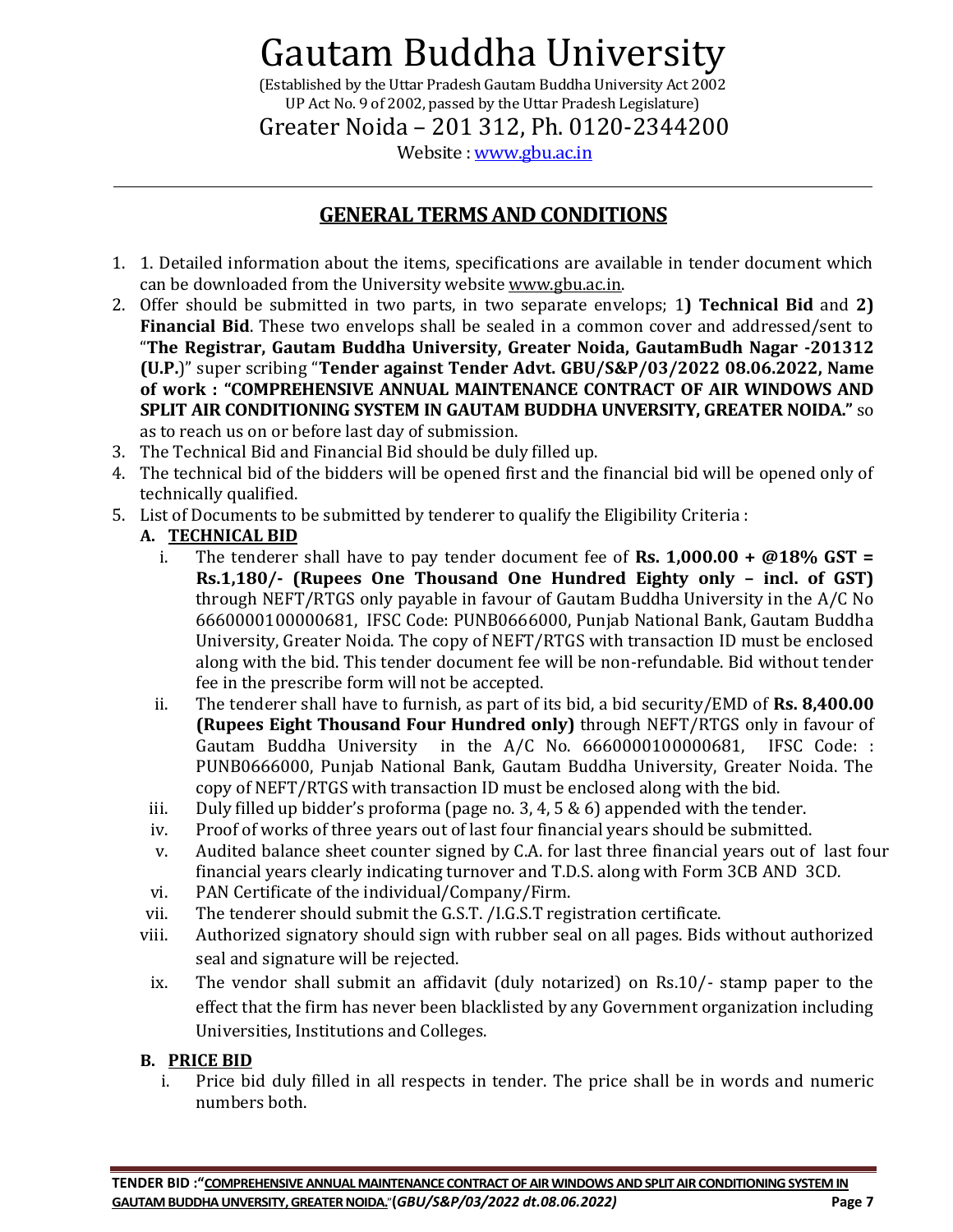(Established by the Uttar Pradesh Gautam Buddha University Act 2002 UP Act No. 9 of 2002, passed by the Uttar Pradesh Legislature)

Greater Noida – 201 312, Ph. 0120-2344200

Website : [www.gbu.ac.in](http://www.gbu.ac.in/)

- 6. Offer should be sent in a sealed envelope, submitted either in person or by post on which name and address of the supplier/firm shall be written. Tenders received through E-mails or FAX will not be considered.
- 7. The technical bids will be opened on scheduled date and time in the presence of the bidders/authorized representatives of bidders. Suppliers intending to attend the tender opening should intimate in advance.
- 8. The EMD of the successful bidder will be refunded after getting the "Performance Security Deposit (i.e. 10% of PO/WO value)". The Performance Security Deposit shall be deposited in the form of FDR/Bank Guaranty only, pledged in favour of "Gautam Buddha University" and should be valid for six months. The PSD will be returned only after expiry of the successful contract/warranty period. The EMD of the unsuccessful bidders will be returned to the firm(s) immediately after finalization of the tenders. No interest will be paid on EMD in any case.
- 9. Financial Bid should be valid for 180 days from the last date of receipt of the tenders.
- 10.No advance payment shall be released in any case.
- 11. No revision of price bid will be allowed once the price bids are opened.
- 12. No increase in price will be allowed after our work order(s) are placed.
- 13. Failure to comply with all the terms and conditions mentioned herein would result in the tender being summarily rejected.
- 14. Vendors are informed that once the companies are shortlisted based on the eligibility criteria and technical specification, only then the financial bids of the firms that meet the eligibility criteria, technical specification / requirements would be opened.
- 15. Conditional tenders will not be accepted.
- 16. Any cutting and overwriting in the financial bid will not be accepted.
- 17. GBU reserves the right to change the order quantity or split the orders among multiple vendors without assigning any reason (s) whatsoever.
- 18. All legal proceedings, if necessity arises to the University may be any of the parties (University or Contractor/Supplier) shall have to be lodged in the courts situated at Distt. Gautam Budh Nagar and not elsewhere.

**Registrar Gautam Buddha University**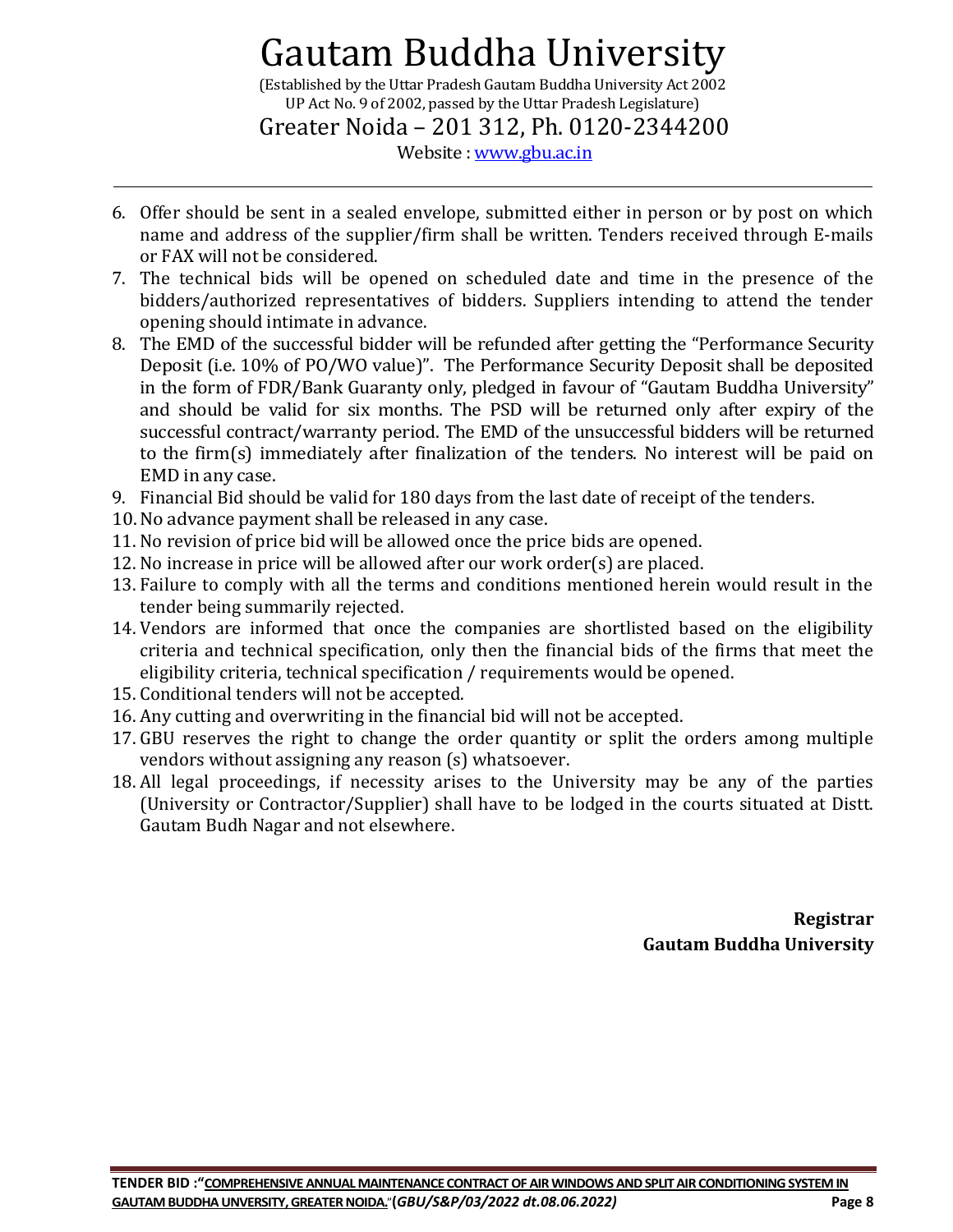(Established by the Uttar Pradesh Gautam Buddha University Act 2002 UP Act No. 9 of 2002, passed by the Uttar Pradesh Legislature)

Greater Noida – 201 312, Ph. 0120-2344200

Website : [www.gbu.ac.in](http://www.gbu.ac.in/)

The AMC will be governed by the following Special terms & conditions:

- 1) Complete user, technical and service manuals/installation drawings/documentation and spare parts catalogue are to be provided along with the supply of the item.
- 2) During the contract period whenever the firm is called upon to attend to the rectification of the defects/faults in the consignments, the firm shall replace all the defective components at the installed site work within 24 hrs.
- 3) Bidder should provide at least six months warranty on the replaced parts.
- 4) Bidder should insure that air conditioning system should be functional after repairing.
- 5) If Firm is unable to provide the services/warranty on time, the Penalty Clause is as under:-
	-
	- Delay upt to 24Hrs 0.5% of ordered value
	- Delay exceeding 24 hrs but not exceeding 48hrs 1 % of ordered value
	- $\blacksquare$  Delay exceeding 48 hrs but not exceeding 3 Days  $\,$  5 % of ordered value
	- Delay exceeding 10 days 5% for each 10 days and part there of subject to maximum 10 % of ordered value.

**Registrar Gautam Buddha University**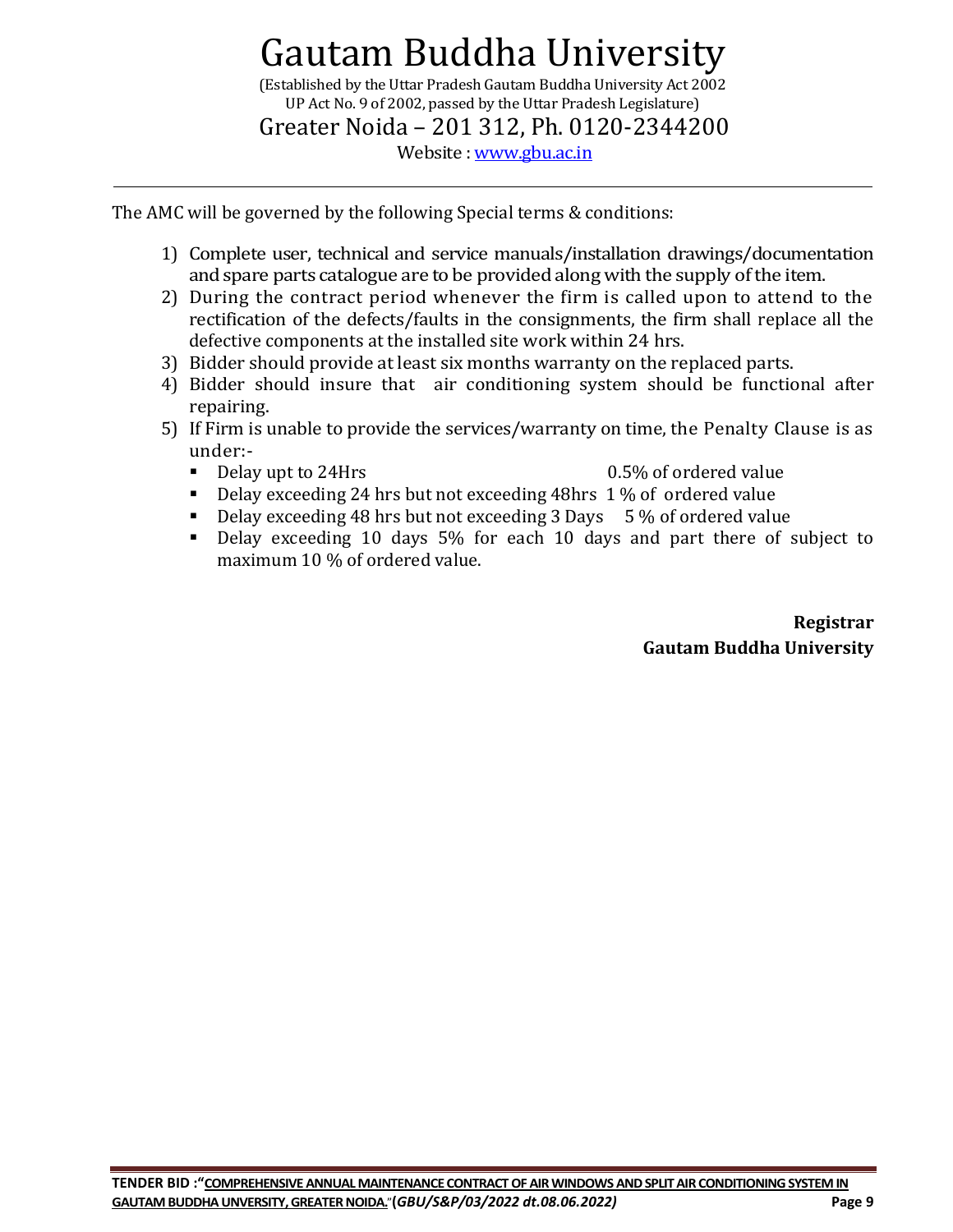(Established by the Uttar Pradesh Gautam Buddha University Act 2002 UP Act No. 9 of 2002, passed by the Uttar Pradesh Legislature) Greater Noida – 201 312, Ph. 0120-2344200

Website : [www.gbu.ac.in](http://www.gbu.ac.in/)

#### **OTHER SPECIAL TERMS AND CONDITIONS GOVERNING TENDER**

#### **Term of the Contract and extension thereon.**

The Contract shall remain in force initially for one year, the University shall have the right to terminate the contract forthwith and to forfeit the Security Deposit/Bank Guarantee, if the work is found unsatisfactory at any time or for violation of any clause of the contract. If the university desires to extend the time of the contract, it may so with the written consent of the firm, the rates approved in the agreement shall be the same and there will be no escalation in rates.

#### **Security Deposit**

A sum equal to 10% of the final bid value to be deposited as security deposit at the time of the awarding of the contract, the security deposit will only be accepted in form of Fixed Deposit Receipts/Bank Guarantee. Fixed Deposit Receipts / Bank Guarantee should be made out in the name of the Gautam Buddha University.

The amount of Earnest Money deposited along with the tender by the firm/contractor will be adjusted in the security deposit in case of successful bidder. The balance of security deposit may be adjusted from the running and final bills @10% of the bill amount(till the full security of 10% is deposited/recovered) only after the approval of the registrar.

The University will have full right to settle any labour claims, recoveries, fines, penalties or damages arising from any default on the part of the firm/ contractor in performance of the contract out of the amounts available as Security Deposit with the University, without prejudice to other rights and remedies that may be available to the University.

#### **Identity and Character of Deputed Persons**

The firm/contractor will arrange **to provide at its (his/her) own cost and a photo identity card (duly serial numbered and laminated issued by him)** to every member of his work force deputed for providing requisitioned service in the University. Such card should contain the name, date of birth, address phone no. and category of service for which the said person is deputed along with a recent photograph, etc.

The firm/contractor must ensure that any person deputed for providing service in the University should bear a good moral character. In case any such person is found to indulge in an unlawful or/and undesirable activity at any time inside or outside the University, the firm/contractor shall forthwith withdraw him/her from the University of its own or on intimation by the Registrar. If the Contractor/Firm fails to do so, it should be a deemed default of service, and call for punitive action.

The firm/contractor shall indemnify the university and shall be responsible to make good any damage caused by its, his/her persons to the University property or to any of the University employees or their properties. In case of a default in this respect the University will be at liberty to make good the damage at the risk and cost of the firm/contractor and recover the cost of such damages from the dues/security deposit of the firm/contractor.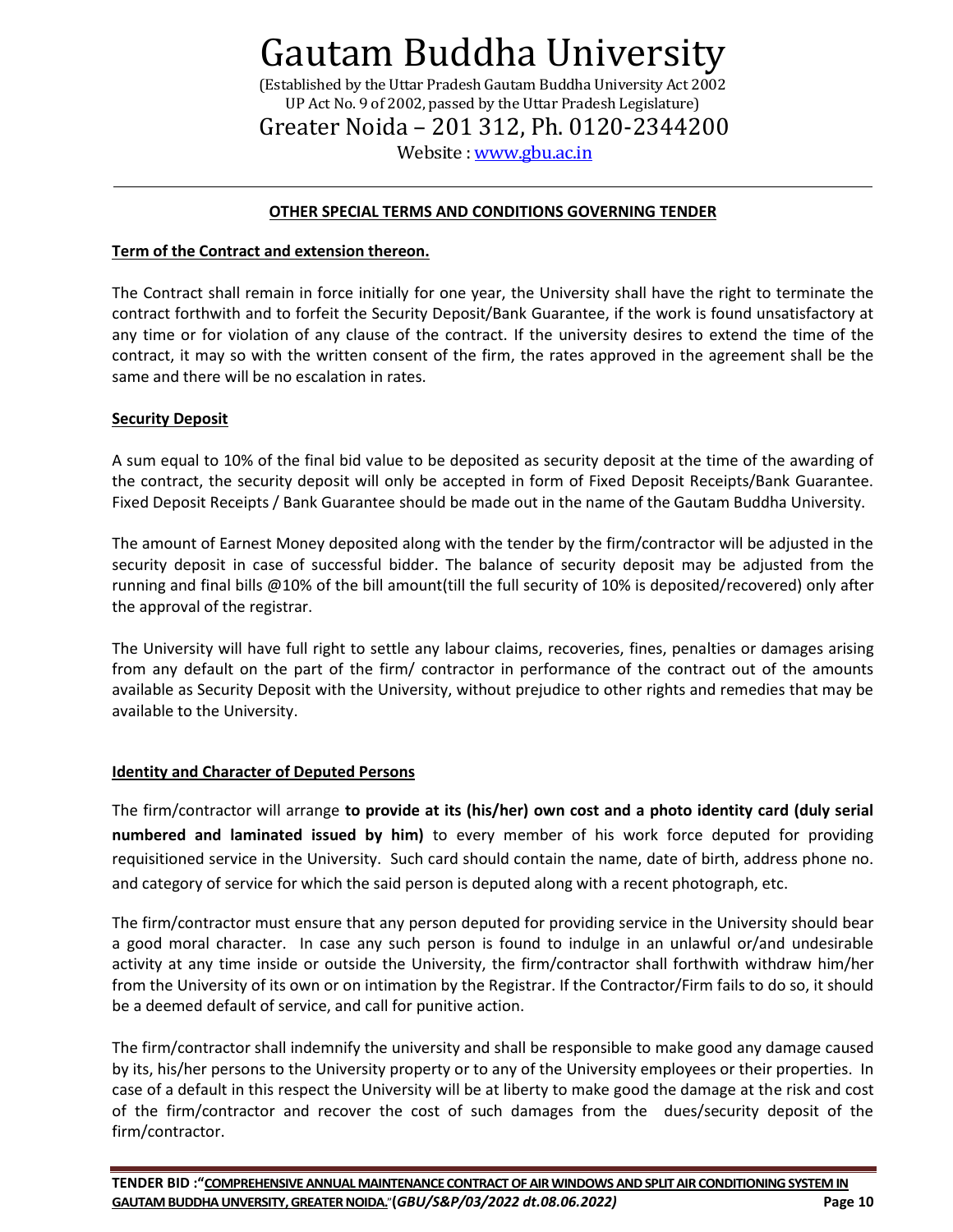(Established by the Uttar Pradesh Gautam Buddha University Act 2002 UP Act No. 9 of 2002, passed by the Uttar Pradesh Legislature) Greater Noida – 201 312, Ph. 0120-2344200

Website : [www.gbu.ac.in](http://www.gbu.ac.in/)

#### **Rates:-**

In giving their rates, the tenderer should take into account all fluctuations of the market, as no claim shall be entertained on this account during the acceptance of the tender and currency of the contract. The tendered rates shall be for all completed items of the work & shall include all quarrying royalties, testing, screening, tools and plants, railway freight, carriage of materials to site etc. and all other taxes in force from time to time.

Tendered rates are inclusive of all taxes and levies payable under the respective statutes. However pursuant to the constitution (forty sixth amendment) act. 1982, if any further tax or levy is imposed by statutes, after the date of receipt of tenders, and the contractors thereupon necessarily and properly pays such taxes/levies , the contractor shall be reimbursement the amount so paid provided such payment, if any, is not in the opinion of Registrar, whose decision shall be final and binding) attributable to delay in executing of work within the control of the contractor.

#### **Compliance with labour laws & rules**

The firm/contractor shall be obliged to ensure the compliance of all labour laws and other statutory rules and regulations framed by Govt. of India/Govt. of Uttar Pradesh from time to time. No person deputed for work of any category in the University by the firm/contractor shall, under any circumstances, be paid less than the minimum wage prescribed for the category by the Govt. of Uttar Pradesh and the wage paid should invariably include DA as notified from time to time by the Government.

The firm/contractor shall make arrangements to pay the wages to the workers by  $7<sup>th</sup>$  of every month without fail.

The firm/contractor will fulfill the statutory obligations conforming to the U.P. Labour Welfare Fund Act and will deposit the statutory dues with the Labour Welfare Board without fail.

Following is an illustrative list of laws which the firm/contractor must abide by in full wherever applicable apart from other laws and rules made under these from time to time by the Government as may be applicable during the currency of this contract :

- (i) Payment of Wages Act 1936
- (ii) Minimum Wages Act 1948
- (iii) Employees Provident Fund and Miscellaneous Provision Act, 1952
- (iv) Employees State Insurance Act, 1948
- (v) Workmen's Compensation Act, 1923
- (vi) Industrial Disputes Act, 1947
- (vii) Maternity Benefit Act 1961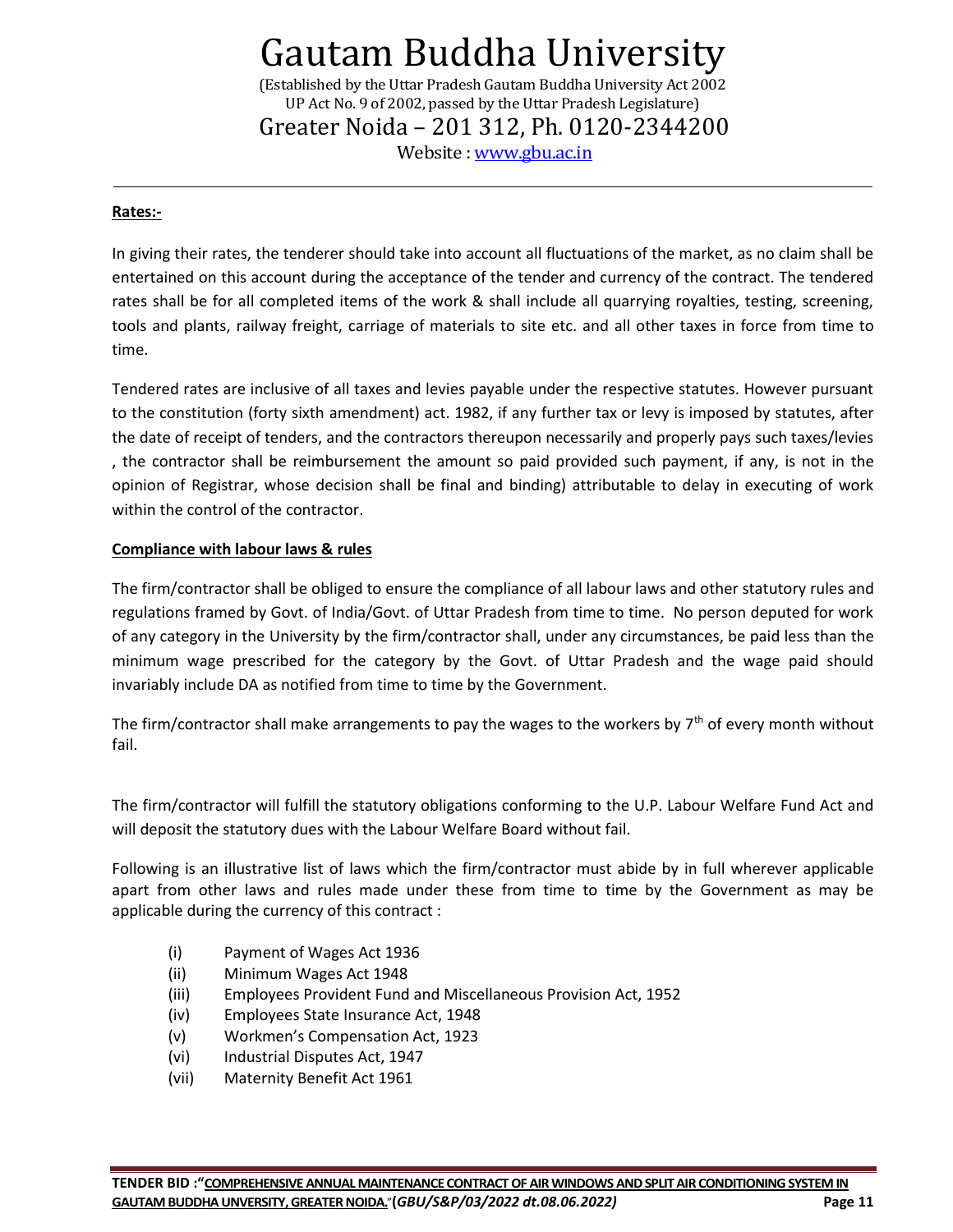(Established by the Uttar Pradesh Gautam Buddha University Act 2002 UP Act No. 9 of 2002, passed by the Uttar Pradesh Legislature)

Greater Noida – 201 312, Ph. 0120-2344200

Website : [www.gbu.ac.in](http://www.gbu.ac.in/)

- (viii) Contract Labour (Regulation & Abolition) Act, 1970
- (ix) Employer's Liabilities Act, 1938
- (ix) State Labour Welfare Fund.
- (x) Child labour (Prohibition & Regulation) Act, 1986.
- (xi) Electrical Contractor License (Class\_A) from Govt. of U.P. The firm/contractor shall take a Workmen Compensation Insurance Policy to cover all its persons deputed in the University so as to provide complete cover against all liabilities under the Workmen's Compensation Act, 1923 and submit the same to the Registrar.

#### **University to be indemnified by the firm/contractor**

It is a term of this contract that the University shall remain fully indemnified against all liabilities arising due to non-compliance or delay in compliance with any statutory obligations in respect of persons deputed in the University by the firm/contractor or for any reason, whatsoever.

#### **When Contract can be Determined**

Subject to other provisions contained in this contract, the Registrar may, without prejudice to his any other rights or remedy against the firm/contractor in respect of any delay, inferior or deficient service, any non compliance of laws and/or rules in respect of the persons deputed in the University for providing any category of service, any claims for damages and/or any other provisions of this contract or otherwise, and whether the date of completion has or has not elapsed, by notice, in writing, absolutely determine the contract in any of the following cases:-

- **i.** If the firm/contractor having been given by the Registrar a notice in writing to rectify, replace any defective service or unsatisfactory persons performing in an inefficient, neglectful or otherwise improper manner, fails to comply with the requirement of such notice for a period of seven days of its receipt thereafter.
- **ii.** If the firm/contractor being a company, shall pass a resolution or the Court of Law shall make an order that GBUshall be wound up or if a receiver or a manager on behalf of a creditor shall be appointed or if circumstances shall arise which entitle the Court or the creditor to appoint a receiver or a manager or which entitle the Court to make a winding up order.
- **iii.** If the firm/contractor has, without reasonable cause, suspended the provision of service or has failed to proceed with the work with due diligence so that in the opinion of the University, which shall be final and binding will be unable to provide the requisitioned service and continues to do so after a notice in writing of seven days from the Registrar.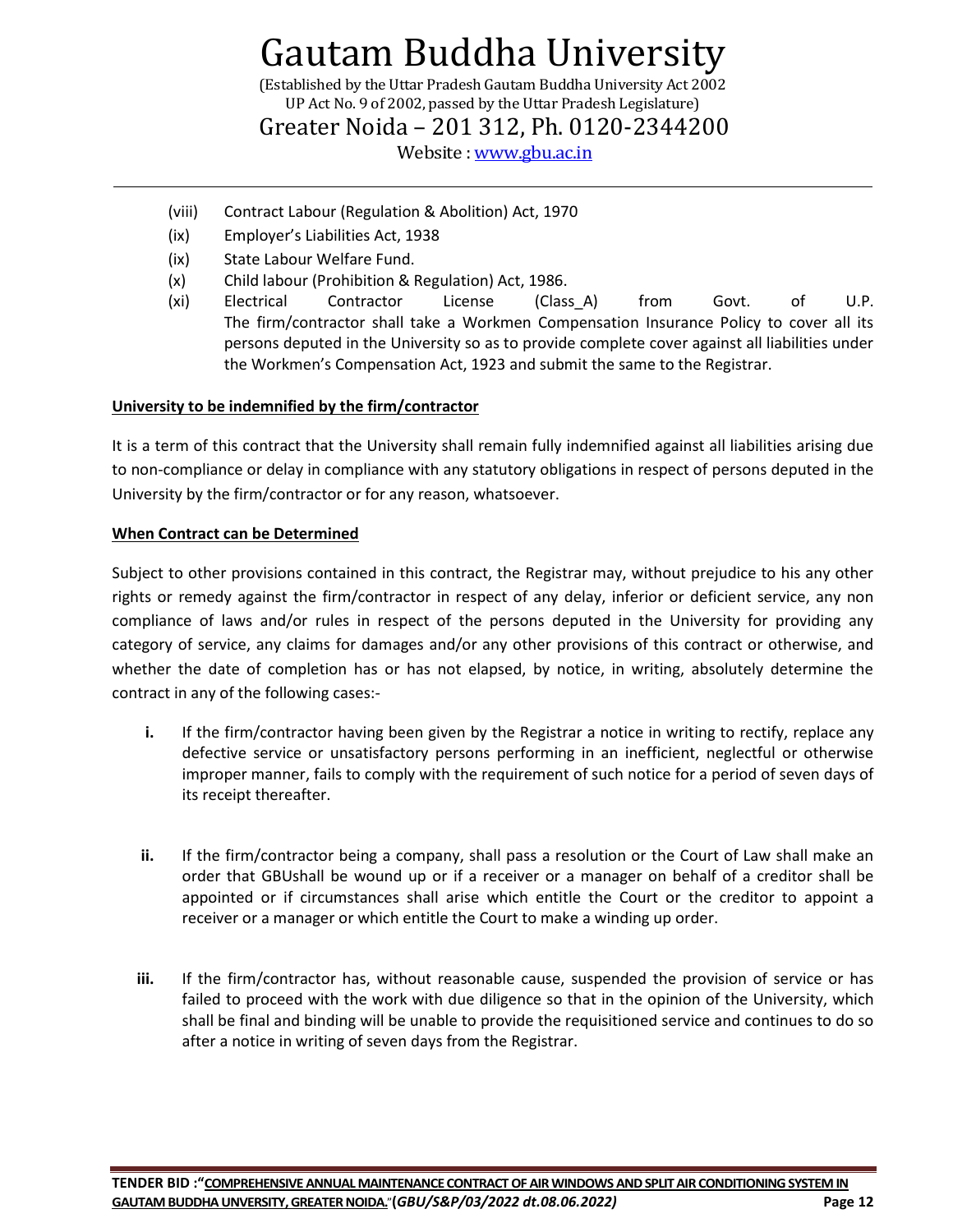(Established by the Uttar Pradesh Gautam Buddha University Act 2002 UP Act No. 9 of 2002, passed by the Uttar Pradesh Legislature) Greater Noida – 201 312, Ph. 0120-2344200

Website : [www.gbu.ac.in](http://www.gbu.ac.in/)

- **iv.** If the firm/contractor fails to provide the requisitioned service within the stipulated period specified in a notice given in writing in that respect by the Registrar.
- **v.** If the firm/contractor persistently neglects to carry out his obligations under the contract and/or commits default of the terms and conditions of the contract and does not remedy it or take effective steps to remedy it within 07 days after a notice in writing is given to him in that respect by Registrar.
- **vi.** For such other just and cogent reason.

When the firm/contractor has made himself/herself liable for action under any of the aforesaid clauses, University shall have powers:-

- a) To determine or rescind the contract as aforesaid (of which termination or rescission notice in writing to the firm/contractor under the hand of the Registrar or the authorized Officer of the University) shall be conclusive evidence. Upon such determination or rescission the full security deposit recoverable under the contract shall be liable to be forfeited and shall be absolutely at the disposal of the University.
- b) After giving notice to the firm/contractor to work out the extent of service provided and to take such whole, or the balance or part thereof as shall be unexecuted and to give it to another firm/contractor to complete, in which case, all expenses, which may be incurred in excess of the sum which would have been paid to the original firm/contractor, if the whole service had been executed by him/her, (the amount of which excess the certificate in writing of the Registrar shall be final and conclusive) shall be borne and paid by the original firm/contractor and may be deducted from any money due to him by University under the contract or on any other account whatsoever or from his security deposit or the proceeds of sales thereof or a sufficient part thereof as the case may be. If the expenses incurred by the University are less than the amount payable to the firm/contractor at his agreement rates, the difference shall not be paid to the contractor.
- c) The details of penalty to be imposed are mentioned separately.

#### **Firm/Contractor liable to pay compensation.**

The Firm/ Contractor shall be under obligation to compensate the University for any loss / damages suffered by it for any of the act / omission of the Firm/ Contractor. However, in any case in which any of the powers conferred upon the Registrar by Clause thereof, shall have become exercisable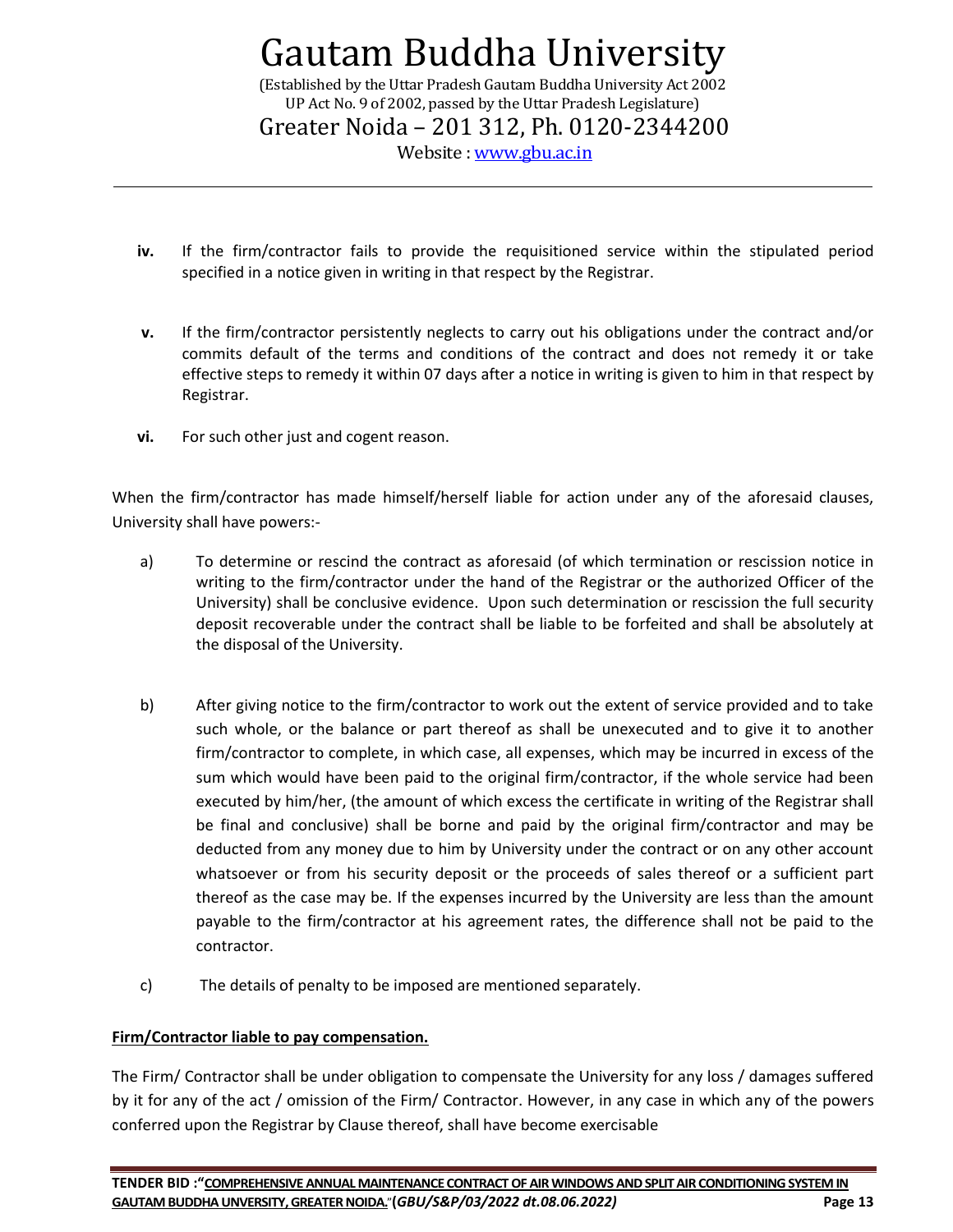(Established by the Uttar Pradesh Gautam Buddha University Act 2002 UP Act No. 9 of 2002, passed by the Uttar Pradesh Legislature) Greater Noida – 201 312, Ph. 0120-2344200

Website : [www.gbu.ac.in](http://www.gbu.ac.in/)

and the same are not exercised, the non exercise thereof shall not constitute a waiver of any of the conditions hereof and such powers shall notwithstanding be exercisable in the event of any future case of default by the firm/contractor and the liability of the firm/contractor for compensation shall remain unaffected.

### **Time Allowed and Extension thereof .**

The time is the essence of the present documents and contract to be executed in furtherance, the tenderers/ successful tenderer shall be duty bound to adhere to the time schedule prescribed. If the firm/contractor commits default in execution of any activity as aforesaid, University shall without prejudice to any other right or remedy available in law, be at liberty to forfeit the firm/contractor's earnest money and/or security deposit absolutely.

- a. If the delay is due to :
	- i. force majeure, or
	- ii. abnormally bad weather, or
	- iii. serious loss or damage by fire, or
	- iv. civil commotion, local commotion of workmen, strike or lockout, affecting any of the trades employed for requisitioned service
	- v. Any other cause which, in the absolute discretion of the Registrar is beyond the Firm/Contractor's control.

Then upon the happening of any such event causing delay, the firm/contractor shall immediately give notice thereof in writing to the Registrar but shall nevertheless use constantly his/her best endeavors to prevent or make good the delay and shall do all that may be reasonably required to the satisfaction of the Registrar to proceed with the requisitioned service.

- b. Request for extension of time, to be eligible for consideration, shall be made by the firm/contractor in writing within two days of the happening of the event causing delay on the prescribed form. The firm/contractor may also, if practicable, indicate in such request the period for which extension is desired.
- c. In any such case the Registrar may give a fair and reasonable extension of time. Such extension shall be communicated to the firm/contractor. Non application by the firm/contractor for extension of time shall not be a bar for giving a fair and reasonable extension by the Registrar and this shall be binding on the firm/contractor.

#### **Payment**

The contractor shall submit the bill for two months after satisfactory completion of work or part of the work.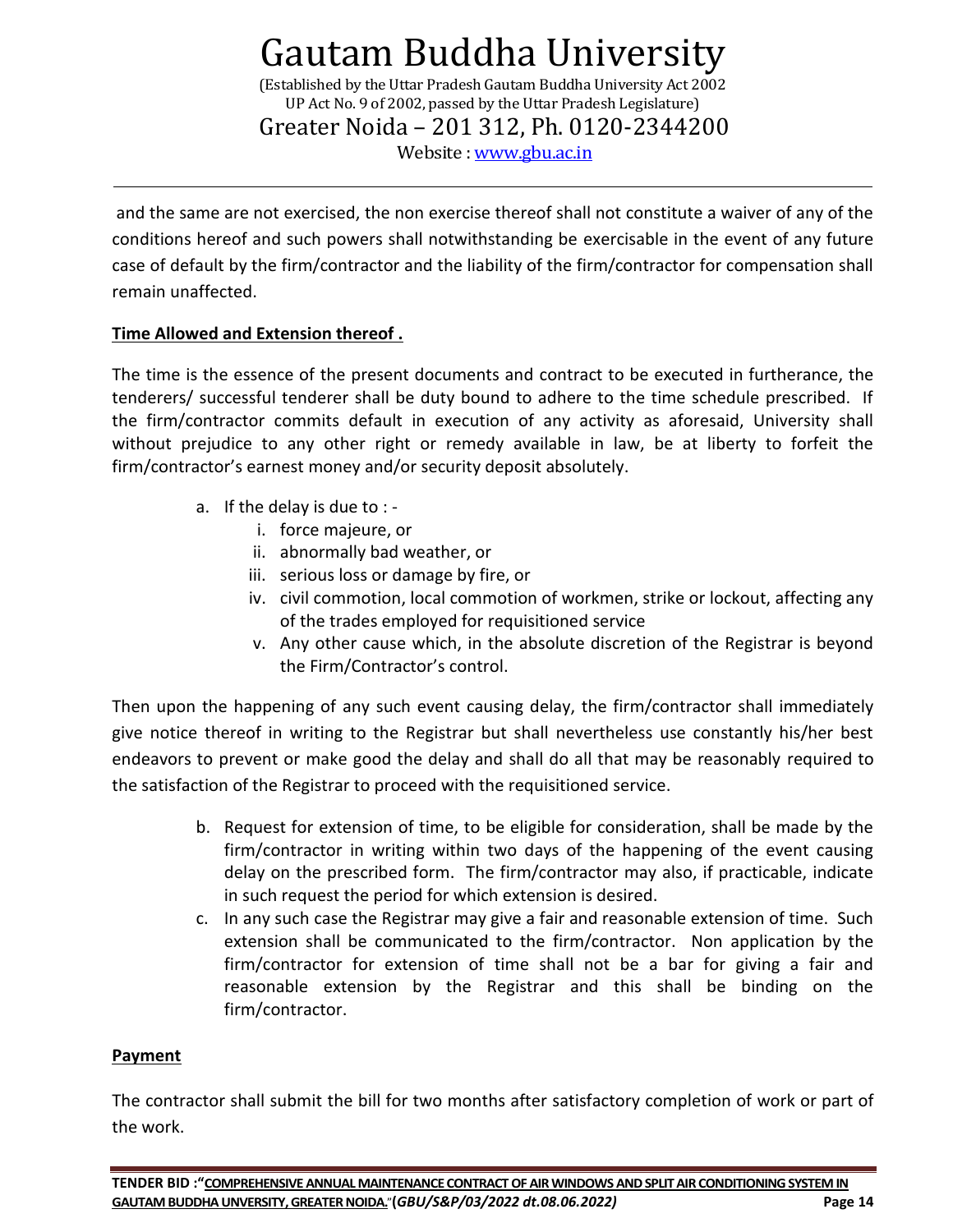(Established by the Uttar Pradesh Gautam Buddha University Act 2002 UP Act No. 9 of 2002, passed by the Uttar Pradesh Legislature) Greater Noida – 201 312, Ph. 0120-2344200

Website : [www.gbu.ac.in](http://www.gbu.ac.in/)

#### **Action where no specification is given:-**

In the case of any class of work for which there is no specification in the contract, such work shall be carried out in accordance with the detailed CPWD/UPPWD or as per the instructions of the Engineer in charge.

#### **Foreclosure or Reduction in Scope of Contract**

If at any time after acceptance of the tender University shall decide to abandon or reduce the scope of the contract for any reason whatsoever and hence not require whole or any part of the service to be provided, the Registrar shall give notice in writing to that effect to the firm/contractor who shall act accordingly in the matter. The firm/contractor shall have no claim to any payment of compensation or otherwise whatsoever, on account of any profit or advantage which the firm/contractor might have derived from the services in full but which would not be derived as a consequence of the foreclosure of the whole or part of the contract and/or reduction in scope of the contract.

#### **Cancellation of the contract in full or part and penalty clauses:-**

If the firm/contractor fails to provide services or providing defective services/works at any particular time in full or part thereof, the penalty shall be imposed as per prevailing rules and regulations of CPWD/UPPWD.

In addition of the above if the firm-

- a. fails to complete the requisitioned service within the time frame specified in the contract, and does not do so within the period specified in a notice given in writing in that behalf by the Registrar; or
- b. shall offer or give or agree to give to any person in University service or to any other person on his/her behalf any gift or consideration of any kind as an inducement or reward or future promise for doing or forbearing to do or for having done or forborne to do any action relation to the obtaining or execution of this or any other contract for University; or
- c. shall obtain a contract with the University as a result of wrong tendering or other non-bonafide methods of competitive tendering; or
- d. In case of failure in deployment of staff in AC Plants and other building areas at GBU Campus or absenteeism of staff the penalty will be imposed double to the amount of normal payment on daily wages.
- e. Trained and well experienced staff will be allowed at site.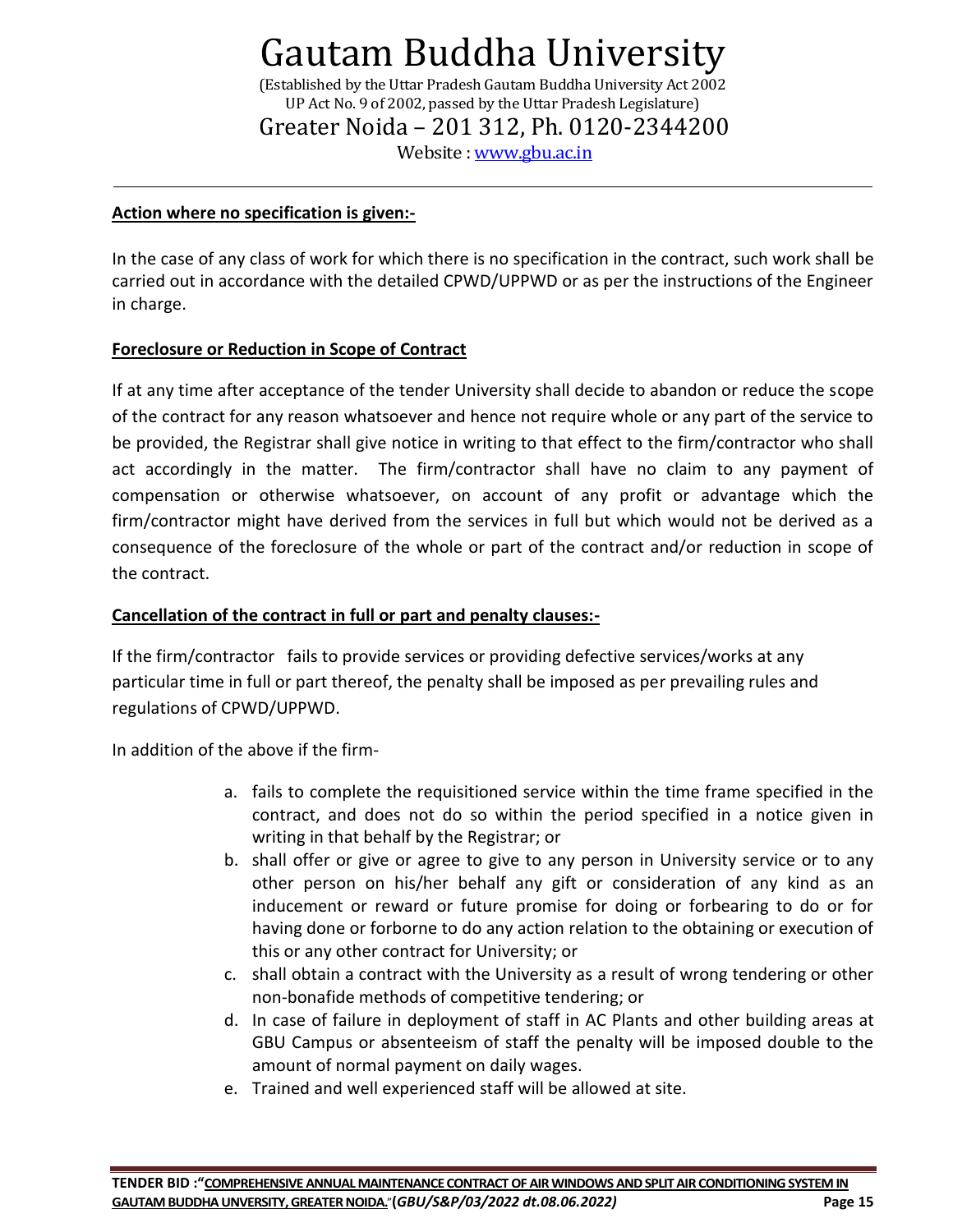(Established by the Uttar Pradesh Gautam Buddha University Act 2002 UP Act No. 9 of 2002, passed by the Uttar Pradesh Legislature) Greater Noida – 201 312, Ph. 0120-2344200

Website : [www.gbu.ac.in](http://www.gbu.ac.in/)

The University may, without prejudice to any other right or remedy which shall have accrued or shall accrue hereafter, by a notice in writing, cancel the contract as a whole or part of the Contract.

The Registrar shall, on such cancellation, have powers to carry out the incomplete requisitioned service be completed by all means at the risk and cost of the firm/contractor in default.

#### **Suspension of Work**

The firm/contractor shall, on receipt of the order in writing by the Registrar (whose decision shall be final and binding on the firm/contractor) suspend the requisitioned service or any part thereof for such time and in such manner as the Registrar may deem fit. Such suspension may/may not be revoked on the discretion of the University and the firm/contractor will have no claim in this respect whatsoever.

#### **No Subletting**

The contract shall not be assigned or sublet under any circumstances and if the firm/contractor assigns or sublets its/his/her contract, or attempt to do so the same would accrue right upon the University to terminate the contract of the firm/ contractor.

#### **Settlement of disputes & Arbitration**

All the disputes between the parties to the Tender / NIT/ Contract shall be resolved through the process of arbitration to be commenced under the provisions of the Arbitration and Conciliation Act 1996. The Arbitrator shall be appointed by the Vice Chancellor of the University. The place of Arbitration would be at District Gautam Budh Nagar.

#### **Scope of work :-**

- a. The scope of work includes ensuring the entire HVACsystem of the buildings & LVAC system of ac plants at GBU in perfect working condition at all times during the year, whether the same are actually used or not.
- b. All breakdowns, repairs and periodic maintenance is to be done during the contract.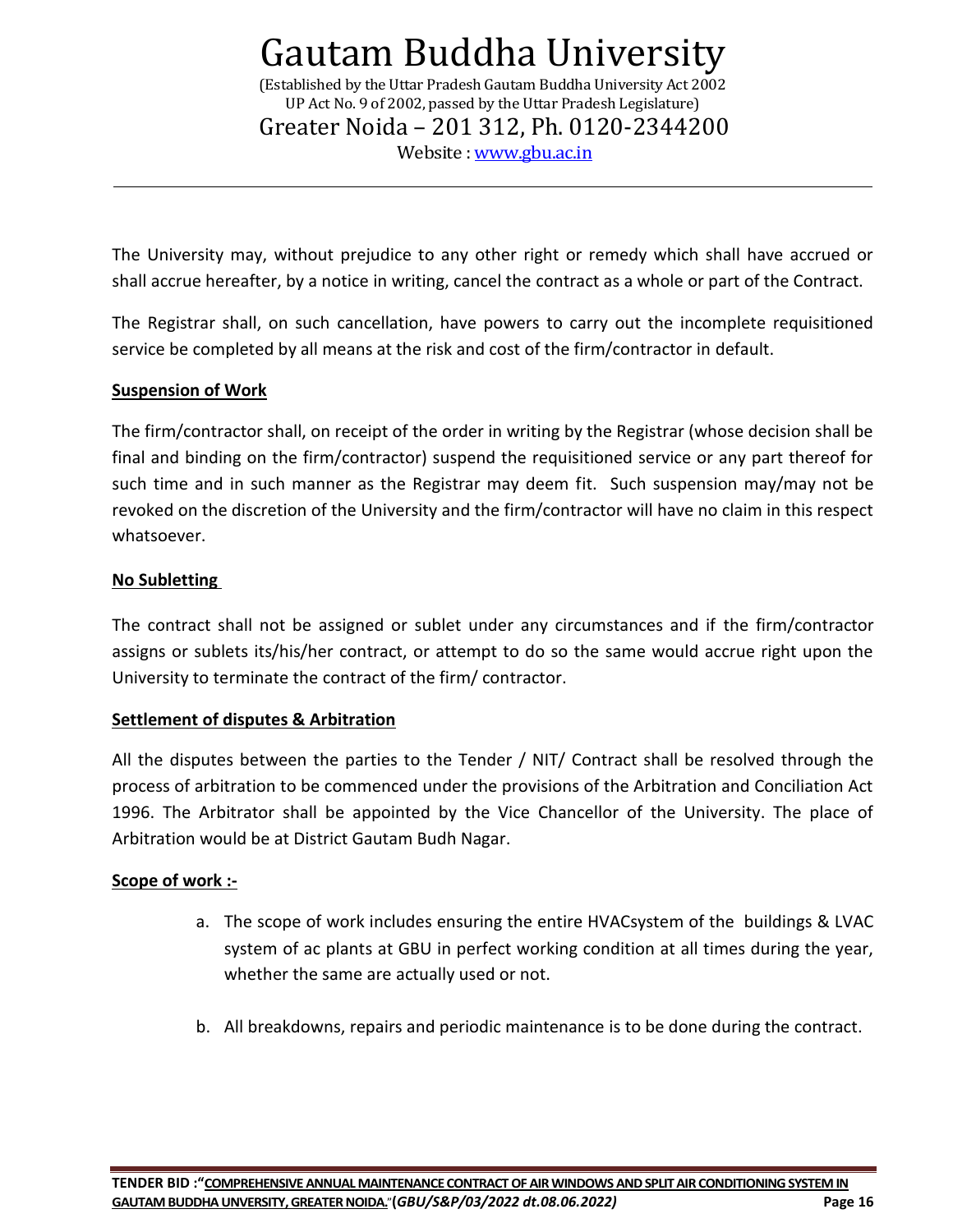(Established by the Uttar Pradesh Gautam Buddha University Act 2002 UP Act No. 9 of 2002, passed by the Uttar Pradesh Legislature)

Greater Noida – 201 312, Ph. 0120-2344200

Website : [www.gbu.ac.in](http://www.gbu.ac.in/)

- c. All consumable/non-consumable required for work shall be arranged by the contract agency for smooth functioning of the air conditioning system.
- d. All the works are to be carried out in the most efficient manner and with close coordination with other agencies and the conditions prevailing in GBU Campus. In case any special arrangement is to be made for carrying out any repair, the same shall be done by the contract agency at his own cost.

### **1.0 Variation in the Scope of the Contract:**

### 1.1 **Variations in the Scope of the Work:**

1.1.1 The Engineer shall have the power to make any alterations / variations /deletions / additions or substitutions from drawings, specifications, designs and instructions that may appear to him to be necessary or advisable during the progress of the Works and the Contractor shall be bound to carry out the work in accordance with any instructions which may be given to him by the Engineer in writing. Such alterations / variations / deletions / additions or substitutions shall form part of and be read as incorporated in the agreement itself.

### 1.2 **Valuation of Variations: (As per the rules and regulations of CPWD)**

- 1.2.1 If, in the opinion of the Engineer, the variation is minor in nature which does not call for any adjustment in price, the decision of the Engineer will be final. In other cases, the rates of additional, altered or substituted work shall be determined by the Engineer in the following manner:
	- 1.2.1.1 If the rate for additional, altered or substituted item of work is specified in the Schedule of Quantities and Rates, the Contractor shall carry out the additional, altered or substituted items at the same rate. In the case of composite tenders, where two or more Schedule of Quantities and Rates form part of the Contract, the applicable rate shall be taken from the Schedule of Quantities and Rates of that particular part in which the deviation is involved, failing that at the lowest applicable rate for the same item of work in the other Schedule of Quantities and Rates.
	- 1.2.1.2 If the rate for any, additional, altered or substituted items of work is not specified in the Schedule of Quantities and Rates, the rate for such item shall be derived from the rate of the nearest similar item specified therein. In case of composite tenders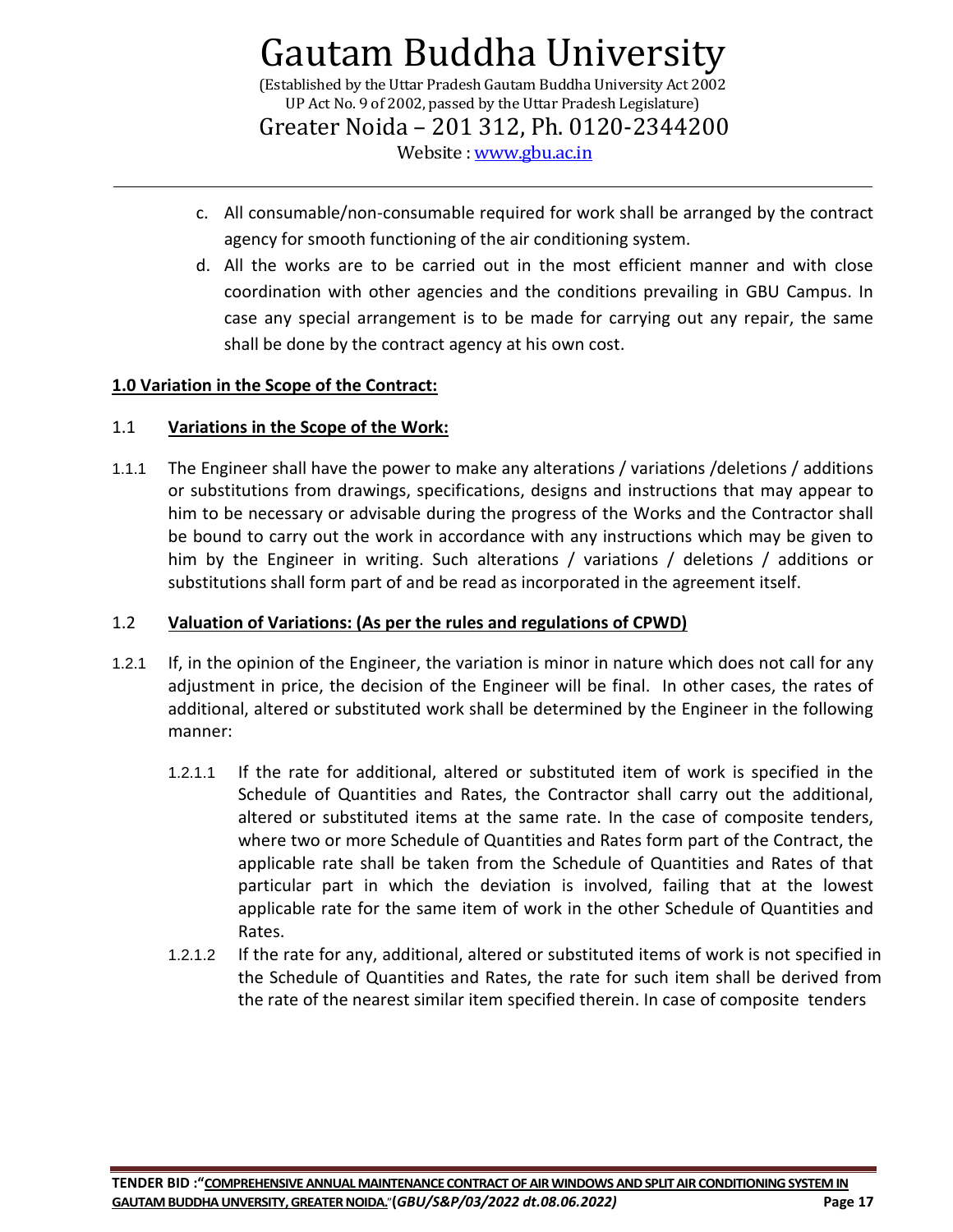(Established by the Uttar Pradesh Gautam Buddha University Act 2002 UP Act No. 9 of 2002, passed by the Uttar Pradesh Legislature)

Greater Noida – 201 312, Ph. 0120-2344200

Website : [www.gbu.ac.in](http://www.gbu.ac.in/)

Where two or more Schedule of Quantities and Rates form part of the Contract, the rate shall be derived from the nearest similar item in the Schedule of Quantities and rates of that particular part of work in which the deviation is involved, failing that from the lowest or the nearest similar items in other Schedule of Quantities and Rates.

1.2.1.3 If any case if the guidelines are not clear, the rules of CPWD will be applicable.

### 1.3 **Modifications to the Contract:**

- 1.3.1 There are no other understandings between the parties other than as set forth in these Contract documents.
- 1.3.2 In the event of any of the provisions of the Contract requiring to be modified after the Contract documents have been signed, except those directions and orders given by the Engineer under the Contract for the due execution of the Works, the modifications shall be made in writing and signed by both the parties before giving effect to such modifications.

#### **2.0 Time for Performance:**

- 2.1 Commencement of Works:
- 2.1.1 The Contractor shall commence the work within the stipulated period.
- 2.1.2 The Engineer may direct the Contractor to use so much of the Site as may, in the Engineer's opinion, be required in order to enable the Contractor to commence and continue the work and shall from time to time as the work proceeds give the Contractor the use of such further portions of the Site as the Engineer may from time to time consider proper and adequate in that behalf. Phased delivery in the manner aforesaid of the use of Site or any other facilities to be afforded to the Contractor shall not entitle the Contractor to any claims whatsoever.
- 2.1.3 If the Contractor commits default in commencing the execution of the work a aforesaid, GBUshall, without prejudice to any other right or remedy, be at liberty to forfeit the Earnest money / Security Deposit absolutely.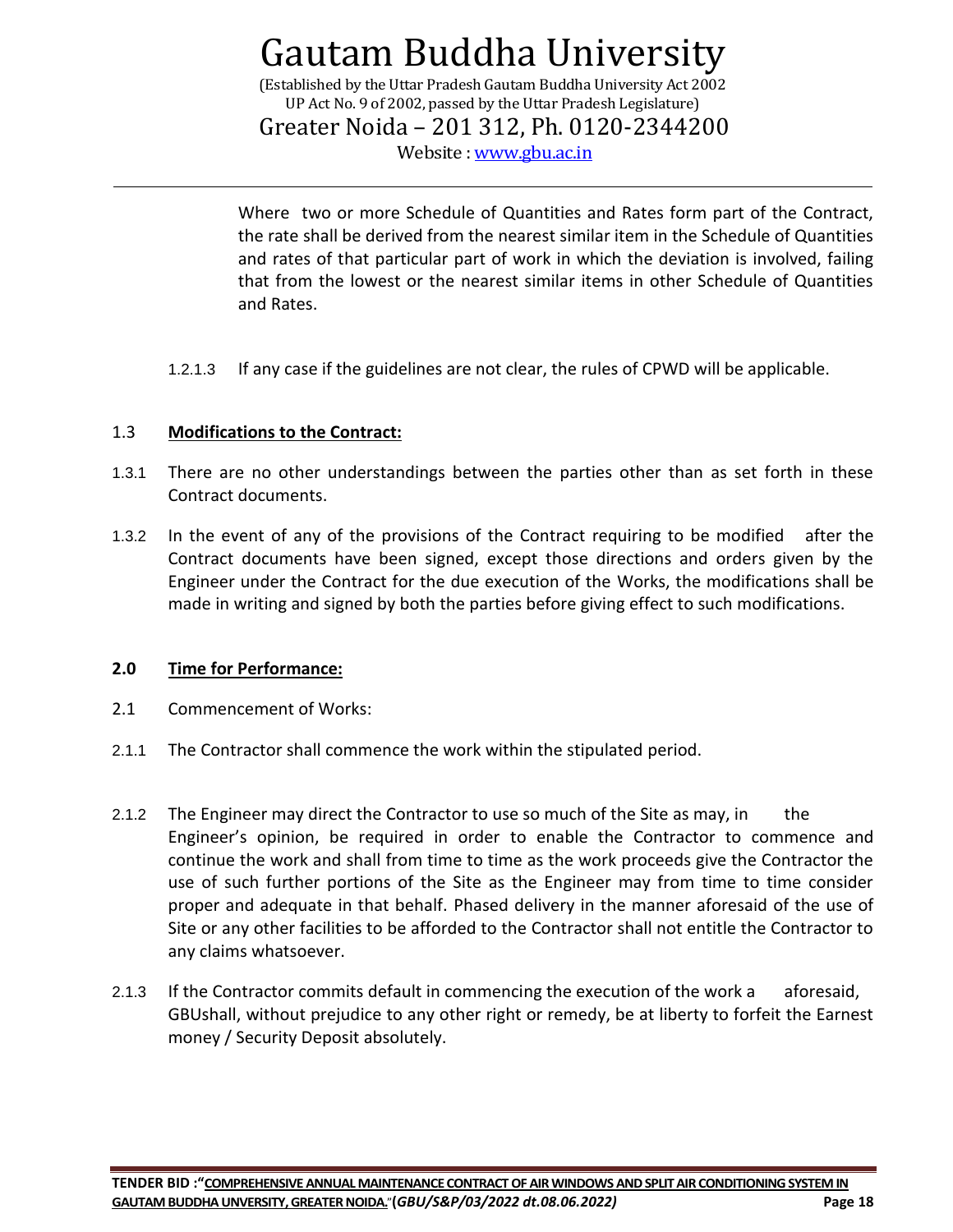(Established by the Uttar Pradesh Gautam Buddha University Act 2002 UP Act No. 9 of 2002, passed by the Uttar Pradesh Legislature) Greater Noida – 201 312, Ph. 0120-2344200

Website : [www.gbu.ac.in](http://www.gbu.ac.in/)

2.1.4 The Contractor shall not be entitled to any compensation for any loss suffered by him on account of delay in commencing or executing the Works including delayed availability of Government controlled or other materials or of access to Site and other facilities or delayed receipt of instructions and decisions from the Engineer.

#### 2.2 **Time for Completion:**

- 2.2.1 The Work shall be completed by the Contractor within the stipulated period.
- 2.2.2 The completion period shall be inclusive of all the lead time required for Engineering, procurement of raw materials / items, manufacturing, inspection, testing, packing and any other activity whatsoever required including transportations and / or erection, testing and commissioning.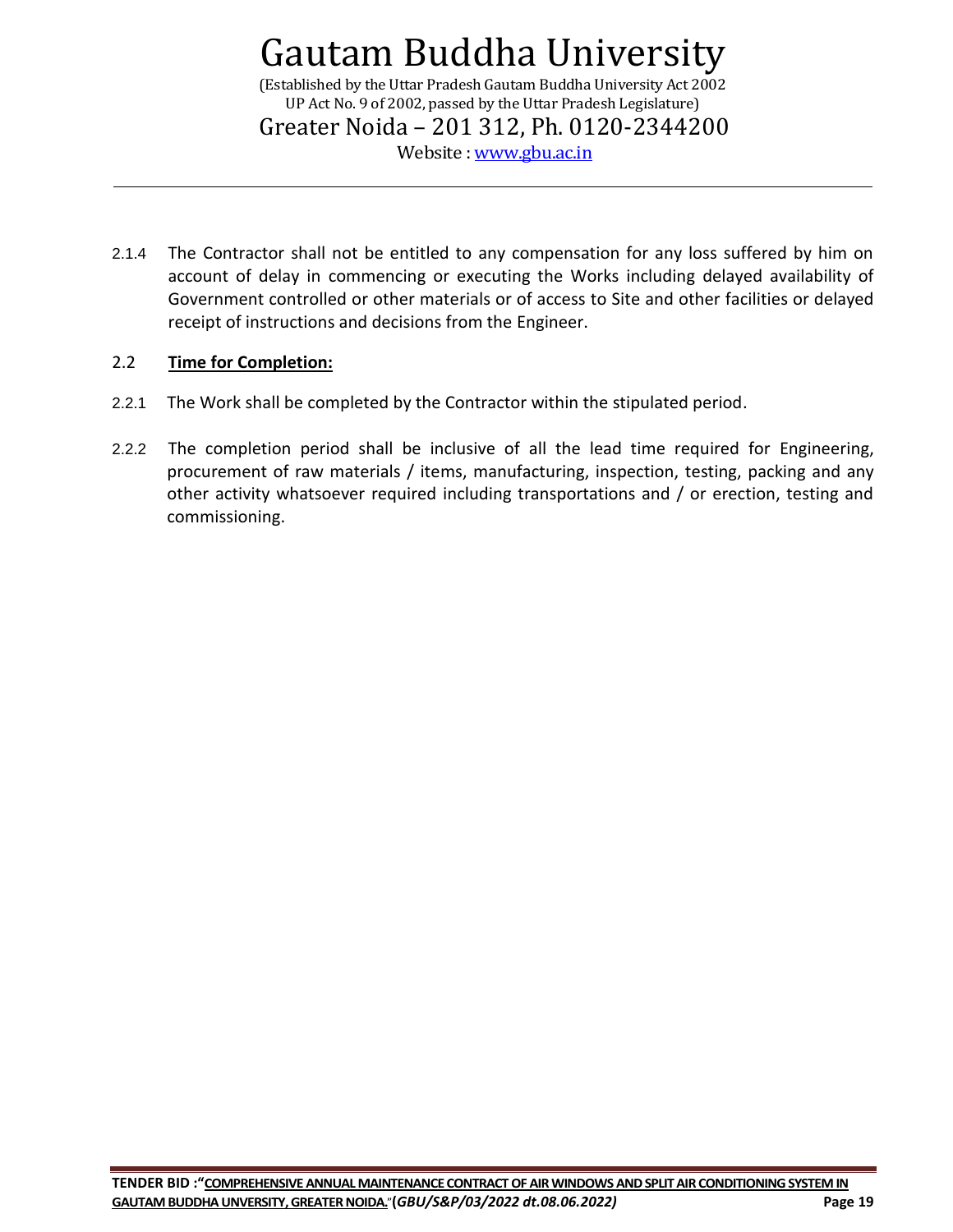(Established by the Uttar Pradesh Gautam Buddha University Act 2002 UP Act No. 9 of 2002, passed by the Uttar Pradesh Legislature)

Greater Noida – 201 312, Ph. 0120-2344200

Website : [www.gbu.ac.in](http://www.gbu.ac.in/)

### **Annexure - 1**

### **Details of Split & Window AC Installed in G.B.U.**

| Sr. no.        | Location                                            | <b>Total No.</b> | <b>AC Type</b> |             |
|----------------|-----------------------------------------------------|------------------|----------------|-------------|
|                |                                                     | of AC            | <b>1.5 Ton</b> | 2 Ton       |
| $\mathbf{1}$   | VC Residence (Split AC & Tower AC Qty. 01 - 02 Ton) | 16               | 0              | 16          |
| $\overline{2}$ | International Guest House (Split AC)                | 16               | 5              | 11          |
| 3              | School of Buddhist (Split AC)                       | $\Omega$         | $\Omega$       | $\Omega$    |
| 4              | School of Law (Split AC)                            | 01               | 01             | $\Omega$    |
| 5              | School of ICT (Split AC)                            | 04               | 01             | 03          |
| 6              | School of Management (Split AC)                     | 06               | 01             | 05          |
| $\overline{7}$ | Administrative Block (Split AC-12 & Tower AC        | 14               | 06             | 08          |
|                | $Qty.-02 - 02$ Ton)                                 |                  |                |             |
| 8              | School of Biotechnology (Split AC Qty.-13 & Window  | 22               | 09             | 13          |
|                | AC Qty.-09)                                         |                  |                |             |
| 9              | School of Vocational Studies & Applied Sciences     | 05               | 05             | $\Omega$    |
|                | (Split AC)                                          |                  |                |             |
| 10             | School of Engineering A Block (Split AC)            | 03               | 01             | 02          |
| 11             | School of Engineering Block -II (Split AC)          | 03               | 03             | $\mathbf 0$ |
| 12             | Maintenance Site Offices (Window AC Qty. -04-1.5    | 07               | 04             | 03          |
|                | Ton, Split Qty. 03-2.00 Ton)                        |                  |                |             |
| 13             | Dispensary (Split AC)                               | 04               | $\Omega$       | 04          |
| 14             | In Door stadium (Split AC)                          | 02               | 01             | 01          |
|                | <b>Total</b>                                        | 103              | 37             | 66          |